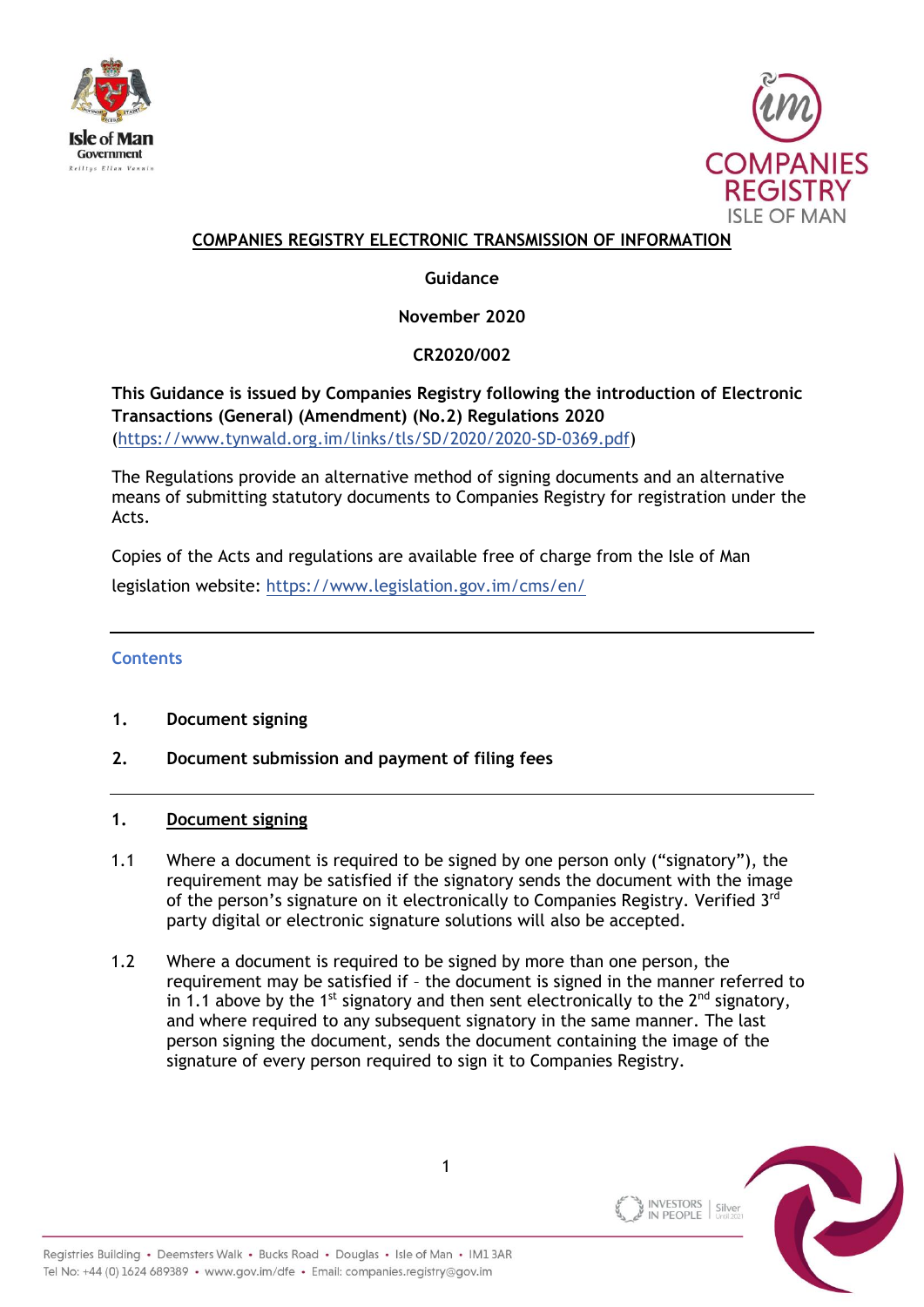1.3 Where there is a requirement for a document to be signed and also witnessed by another person, that requirement is satisfied if the signatory and witness establish an electronic communication between each other, providing the signatory and witness are able to see and hear each other.

#### **2. Document submission and payment of filing fees**

- 2.1 Documents can be presented for registration electronically subject to the following process;
	- Each individual document is sent in PDF format (where there are multiple documents required for a registration for example a 1931 Act incorporation, the Memorandum of Association must be a separate document, the Articles of Association must be a separate document, and the Form 1 must be a separate document);
	- The documents must be emailed to [companyfilings@gov.im](mailto:companyfilings@gov.im)
	- No more than 10 documents can be attached to a single email.
	- Password protected documents cannot be accepted.
	- Documents must not exceed 4MB.
	- The email sent to submit the document must also be sent all persons who have signed the document.
	- Where a statutory fee is required (incorporation, registration, annual returns or late fees), payment can be made either by;
		- (a) Bank transfer [\(https://www.gov.im/media/1368638/2020-01-02](https://www.gov.im/media/1368638/2020-01-02-companies-registry-bacs.pdf) [companies-registry-bacs.pdf\)](https://www.gov.im/media/1368638/2020-01-02-companies-registry-bacs.pdf) prior to filing, with evidence of the payment being made included on the email. The document will be determined as being received upon the date of receipt of the email, subject to the successful provision of the payment. or;
		- (b) By debit or credit card. If using this method then please provide a contact telephone number and a team member from Companies Registry will call you to take payment over the telephone. The document will be determined as being received upon the date of receipt of the email, subject to the successful provision of the payment.